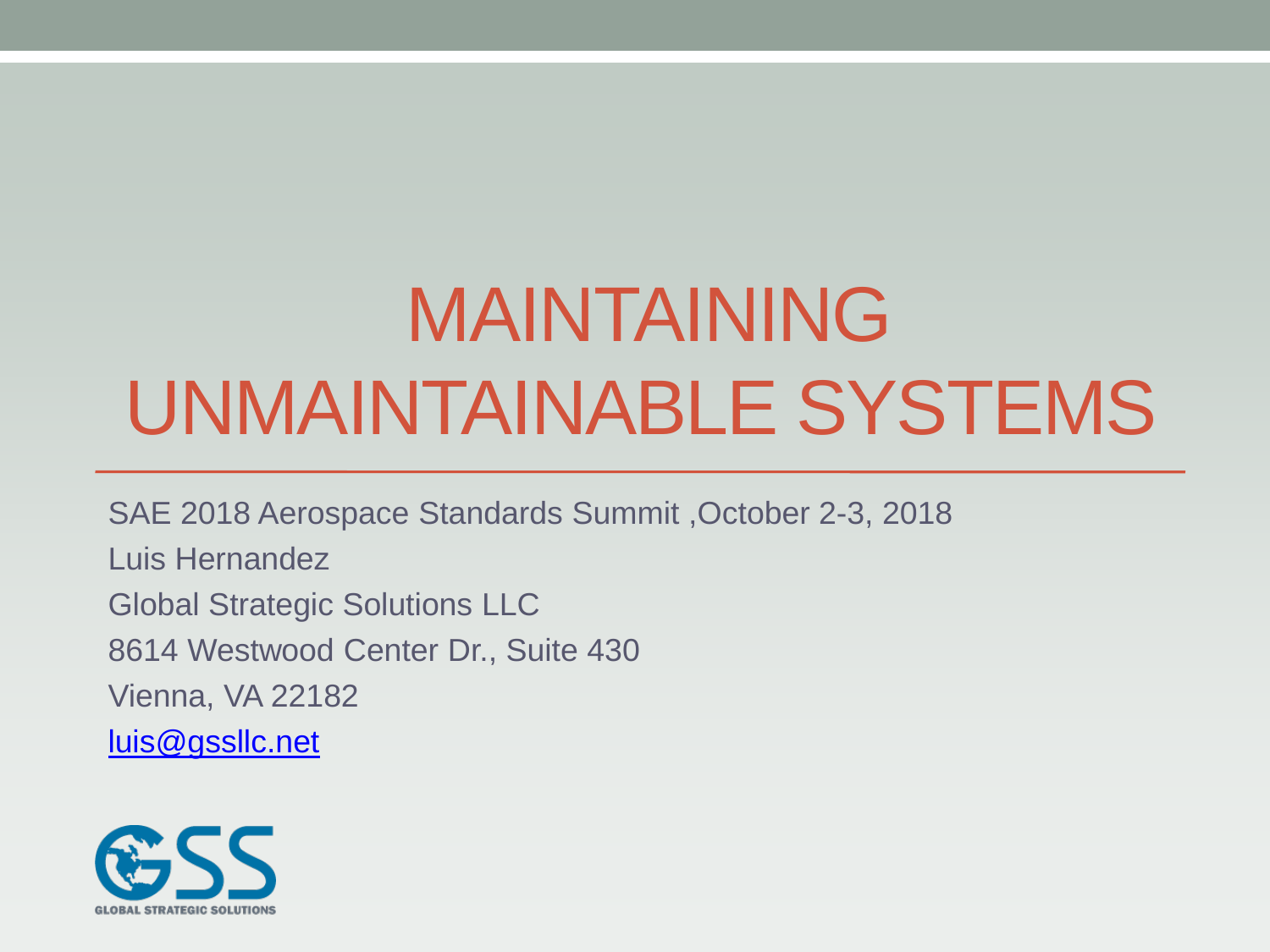### What is an "Unmaintainable System"?







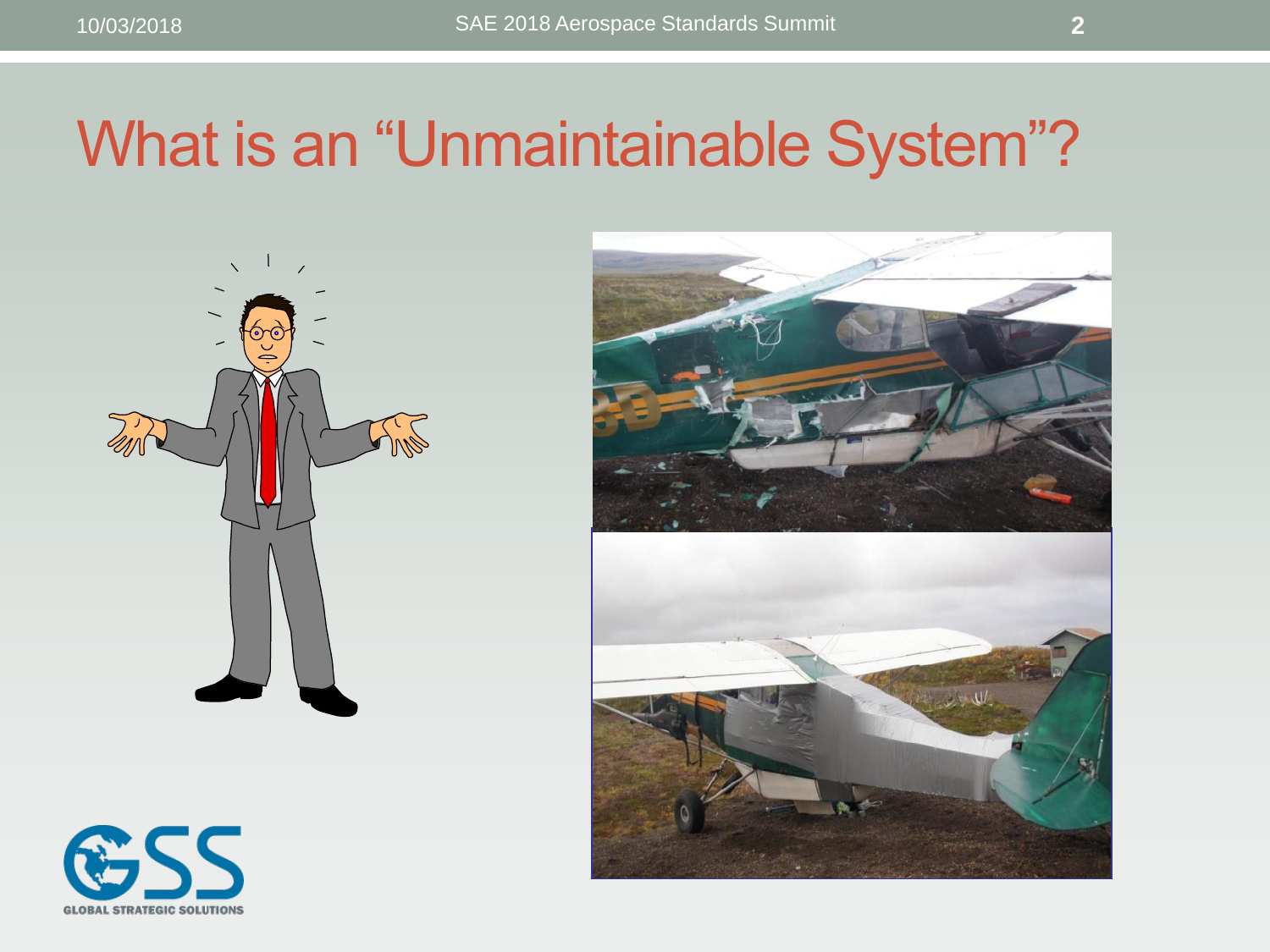### System Health Management Perspective

• **The immune system** protects the body against disease or other potentially damaging foreign bodies. When functioning properly, the immune system identifies and attacks a variety of threats, including viruses, bacteria and parasites, while distinguishing them from the body's own healthy tissue.

• **The self-adaptive health management system** is integrated with vehicle control functions to provide autonomous, realtime, self-adaptive control and optimization to extend vehicle operation and enhance mission completion and/or safety, in the presence of component or system degradation.





- **Over time, system degrades with age or exposure to damaging environment.**
- **System's inherent sensing mechanisms monitor system health.**
- **System's self-healing is supplemented with changes in system operation & maintenance.**

#### **"Created System" "Engineered System"**



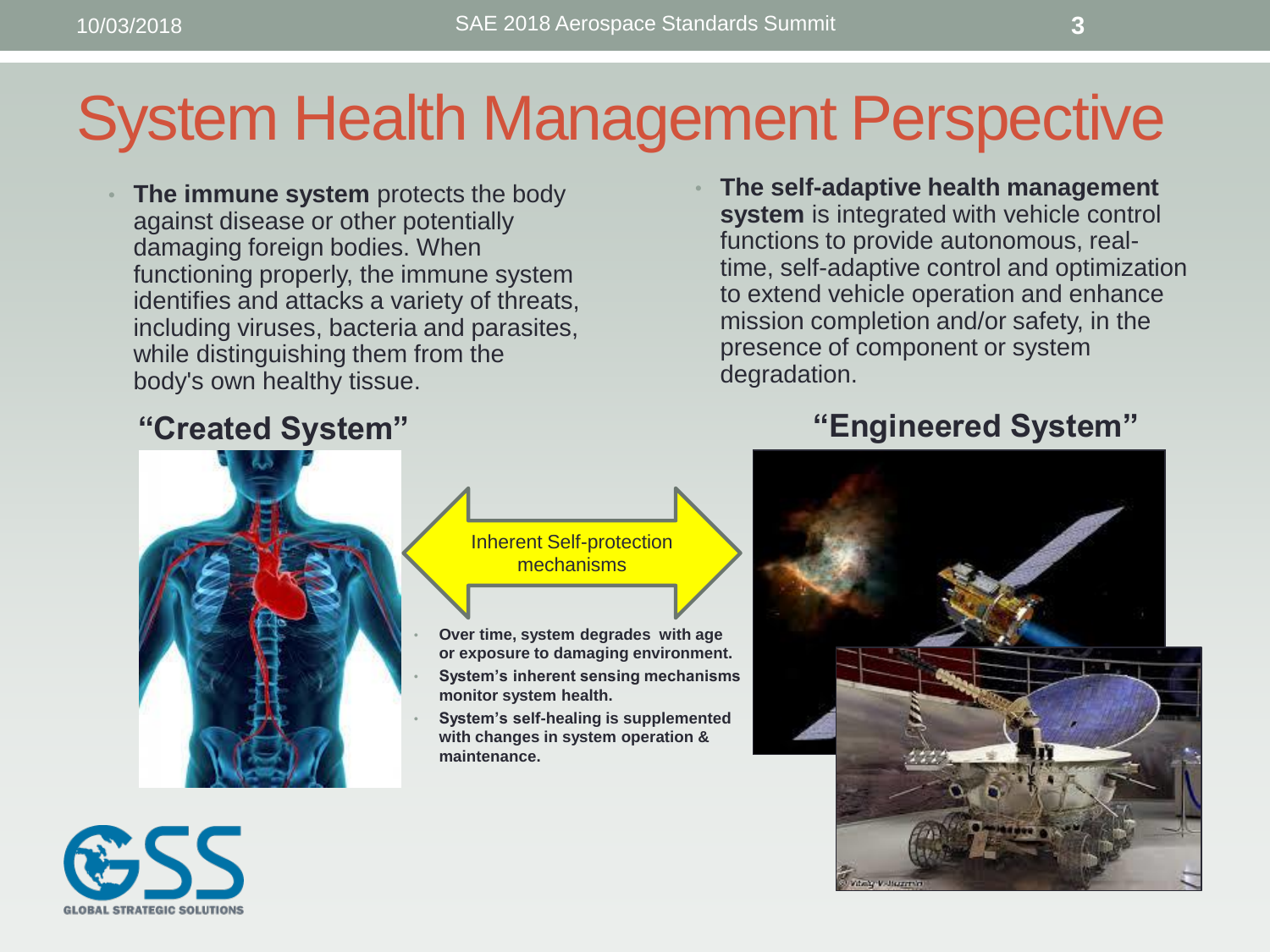### "Autonomous Systems" are here to stay!

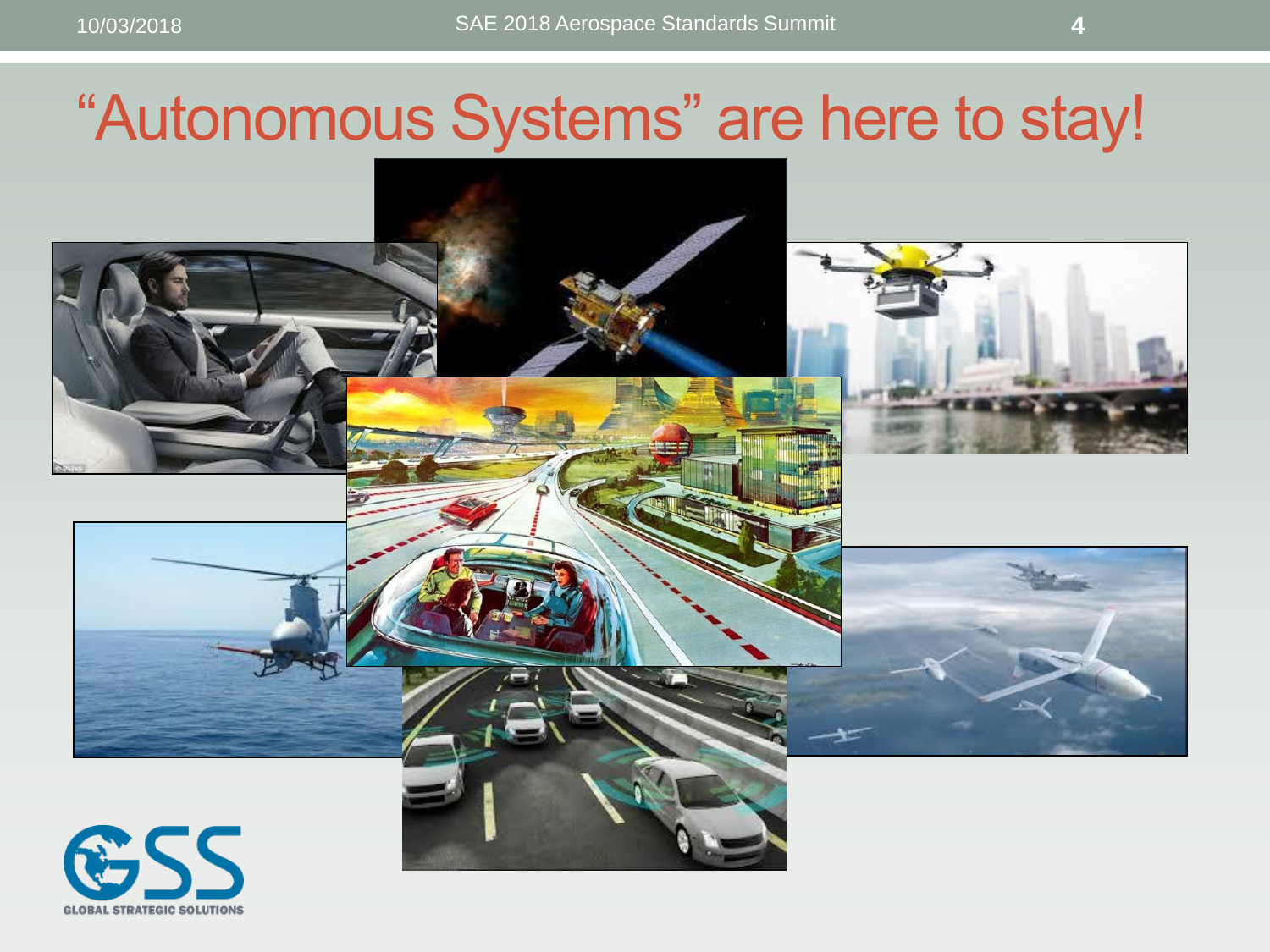#### **Autonomous Systems Require "Health-Ready Components"**



#### **SURFACE VEHICLE AND AEROSPACE RECOMMENDED PRACTICE**

JA6268: DESIGN & RUN-TIME **INFORMATION EXCHANGE FOR HEALTH-READY COMPONENTS** 

"Published by SAE on April 2<sup>nd</sup> 2018"



<https://www.sae-itc.com/case-study/unlocking-potential-ivhm-technology>



- **"Health-ready components"** are supplier-provided components or subsystems which have been augmented to monitor and report their own health or those where the supplier provides sufficient information to accurately assess the component's health via a higher-level system on the vehicle.
- JA6268 provides a methodology to **characterize or expose the inherent "health-ready" functions** of components, subsystems or systems.
- **JA6268 defines a six level IVHM classification system** ranging from Level 0 (indicator light alerts) to Level 5 (self-adaptive health management).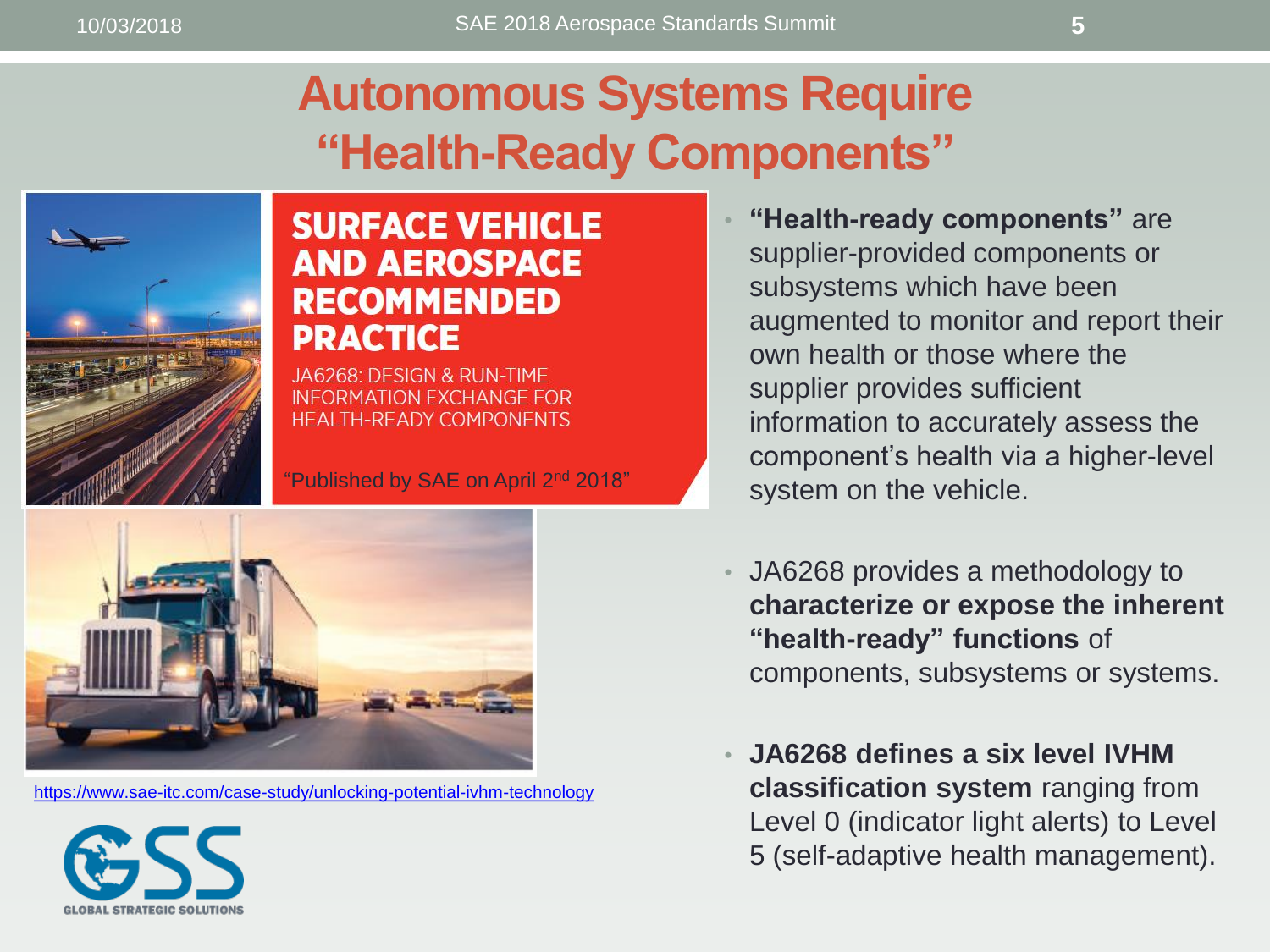#### **SAE IVHM Capability Levels**



**SAE IVHM Capability Level**